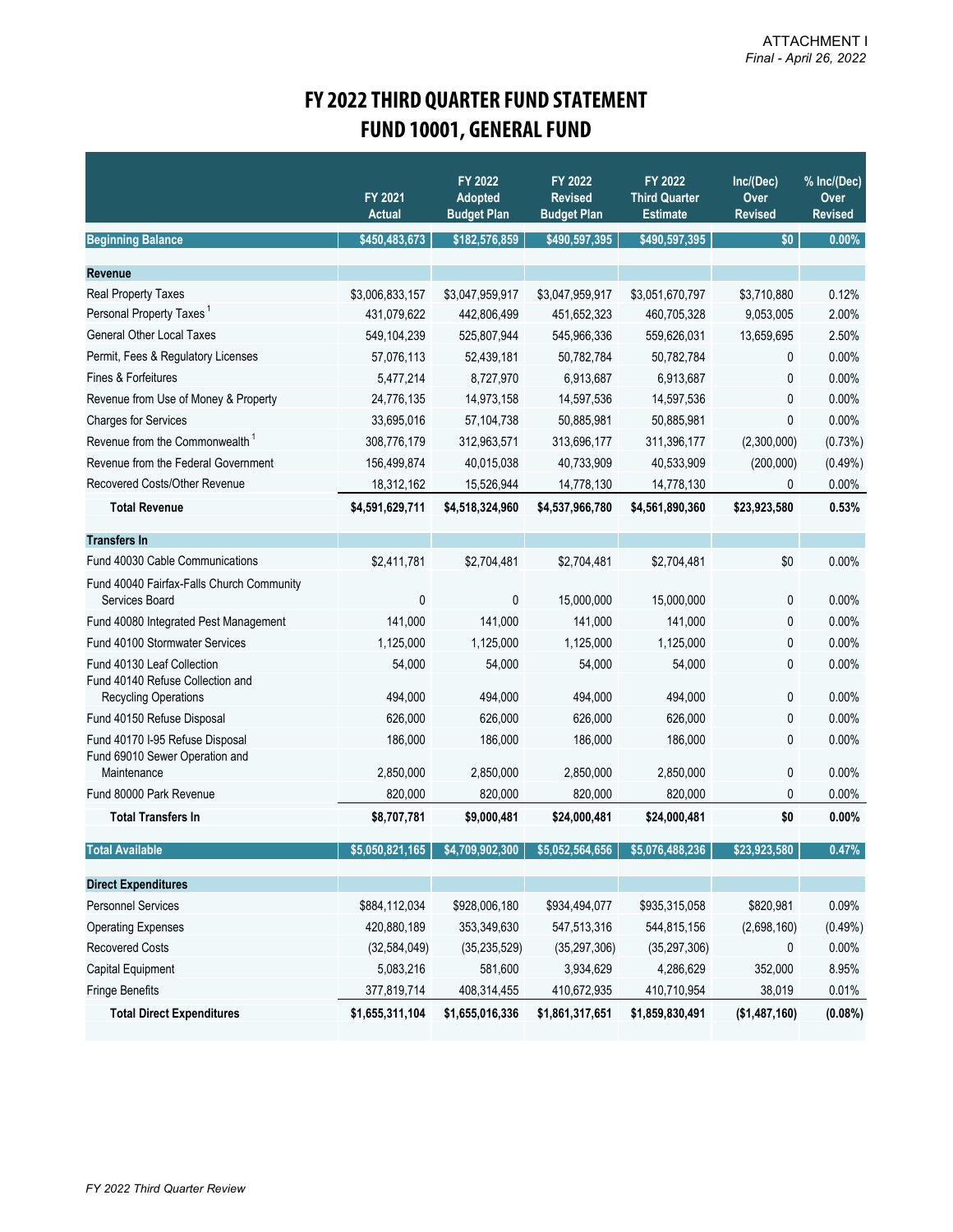## **FY 2022 THIRD QUARTER FUND STATEMENT FUND 10001, GENERAL FUND**

|                                                                                             | FY 2021<br><b>Actual</b> | FY 2022<br><b>Adopted</b><br><b>Budget Plan</b> | FY 2022<br><b>Revised</b><br><b>Budget Plan</b> | FY 2022<br><b>Third Quarter</b><br><b>Estimate</b> | Inc/(Dec)<br>Over<br><b>Revised</b> | % Inc/(Dec)<br>Over<br><b>Revised</b> |
|---------------------------------------------------------------------------------------------|--------------------------|-------------------------------------------------|-------------------------------------------------|----------------------------------------------------|-------------------------------------|---------------------------------------|
| <b>Transfers Out</b>                                                                        |                          |                                                 |                                                 |                                                    |                                     |                                       |
| Fund S10000 School Operating                                                                | \$2,143,322,211          | \$2,172,661,166                                 | \$2,172,661,166                                 | \$2,172,661,166                                    | \$0                                 | 0.00%                                 |
| Fund S31000 School Construction                                                             | 13,100,000               | 13,100,000                                      | 13,100,000                                      | 13,100,000                                         | 0                                   | 0.00%                                 |
| Fund 10010 Revenue Stabilization <sup>2</sup>                                               | 3,955,212                | 0                                               | 7,952,596                                       | 9,102,768                                          | 1,150,172                           | 14.46%                                |
| Fund 10015 Economic Opportunity Reserve <sup>2</sup>                                        | 14,050,131               | 0                                               | 696,739                                         | 926,773                                            | 230,034                             | 33.02%                                |
| Fund 10020 Community Funding Pool                                                           | 12,283,724               | 12,283,724                                      | 12,283,724                                      | 12,283,724                                         | 0                                   | 0.00%                                 |
| Fund 10030 Contributory Fund                                                                | 15,266,749               | 14,492,449                                      | 15,177,449                                      | 15,177,449                                         | $\mathbf 0$                         | 0.00%                                 |
| Fund 10040 IT Projects                                                                      | 16,144,000               | 0                                               | 20,611,200                                      | 27,049,400                                         | 6,438,200                           | 31.24%                                |
| Fund 20000 County Debt Service                                                              | 131,040,472              | 131,317,132                                     | 131,317,132                                     | 131,317,132                                        | 0                                   | 0.00%                                 |
| Fund 20001 School Debt Service                                                              | 198, 182, 333            | 197,118,522                                     | 197,118,522                                     | 197,118,522                                        | 0                                   | 0.00%                                 |
| Fund 30000 Metro Operations and<br>Construction                                             | 43,950,424               | 43,950,424                                      | 43,950,424                                      | 43,950,424                                         | 0                                   | 0.00%                                 |
| Fund 30010 General Construction and<br>Contributions<br>Fund 30015 Environmental and Energy | 23,469,189               | 16,579,278                                      | 52,691,229                                      | 52,991,229                                         | 300,000                             | 0.57%                                 |
| Program<br>Fund 30020 Infrastructure Replacement                                            | 9,116,615                | 1,298,767                                       | 19,498,767                                      | 19,498,767                                         | 0                                   | 0.00%                                 |
| and Upgrades                                                                                | 12,315,375               | 0                                               | 19,906,318                                      | 28,291,318                                         | 8,385,000                           | 42.12%                                |
| Fund 30050 Transportation Improvements                                                      | 0                        | 0                                               | 5,000,000                                       | 5,000,000                                          | 0                                   | 0.00%                                 |
| Fund 30060 Pedestrian Walkway Improvements                                                  | 3,018,555                | 800,000                                         | 800,000                                         | 800,000                                            | 0                                   | 0.00%                                 |
| Fund 30070 Public Safety Construction<br>Fund 30300 Affordable Housing Development          | 0                        | 0                                               | 2,500,000                                       | 2,500,000                                          | 0                                   | 0.00%                                 |
| and Investment                                                                              | 0                        | 0                                               | 10,000,000                                      | 12,000,700                                         | 2,000,700                           | 20.01%                                |
| Fund 40000 County Transit Systems                                                           | 40,633,472               | 40,633,472                                      | 40,633,472                                      | 40,633,472                                         | 0                                   | 0.00%                                 |
| Fund 40040 Fairfax-Falls Church Community<br>Services Board                                 | 147,216,019              | 148,691,446                                     | 150,158,878                                     | 150,158,878                                        | 0                                   | 0.00%                                 |
| Fund 40045 Early Childhood Birth to 5                                                       | 32,611,229               | 32,619,636                                      | 32,667,557                                      | 32,667,557                                         | $\mathbf{0}$                        | 0.00%                                 |
| Fund 40090 E-911                                                                            | 220,145                  | 6,400,398                                       | 6,623,874                                       | 7,331,793                                          | 707,919                             | 10.69%                                |
| Fund 40330 Elderly Housing Programs                                                         | 1,893,531                | 1,888,604                                       | 1,890,758                                       | 1,890,758                                          | 0                                   | 0.00%                                 |
| Fund 50000 Federal/State Grants                                                             | 4,432,654                | 4,432,654                                       | 4,432,654                                       | 4,432,654                                          | 0                                   | 0.00%                                 |
| Fund 60000 County Insurance                                                                 | 24,302,085               | 24,308,191                                      | 25,960,961                                      | 25,960,961                                         | 0                                   | 0.00%                                 |
| Fund 60010 Department of Vehicle Services                                                   | 0                        | 0                                               | 0                                               | 479,774                                            | 479,774                             |                                       |
| Fund 60020 Document Services Division                                                       | 3,965,515                | 3,941,831                                       | 3,965,525                                       | 3,965,525                                          | 0                                   | 0.00%                                 |
| Fund 60030 Technology Infrastructure Services                                               | 58,132                   | 0                                               | 2,059,235                                       | 6,858,038                                          | 4,798,803                           | 233.04%                               |
| Fund 73030 OPEB Trust                                                                       | 4,490,000                | 5,000,000                                       | 5,000,000                                       | 5,000,000                                          | 0                                   | 0.00%                                 |
| Fund 80000 Park Revenue and Operating Fund                                                  | 1,706,529                | 0                                               | 2,283,737                                       | 2,283,737                                          | 0                                   | 0.00%                                 |
| Fund 81000 FCRHA General Operating                                                          | 3,226,872                | 0                                               | 0                                               | 0                                                  | 0                                   |                                       |
| Fund 83000 Alcohol Safety Action Program                                                    | 941,493                  | 791,411                                         | 808,641                                         | 808,641                                            | 0                                   | 0.00%                                 |
| <b>Total Transfers Out</b>                                                                  | \$2,904,912,666          | \$2,872,309,105                                 | \$3,001,750,558                                 | \$3,026,241,160                                    | \$24,490,602                        | 0.82%                                 |
| <b>Total Disbursements</b>                                                                  | \$4,560,223,770          | \$4,527,325,441                                 | \$4,863,068,209                                 | \$4,886,071,651                                    | \$23,003,442                        | 0.47%                                 |